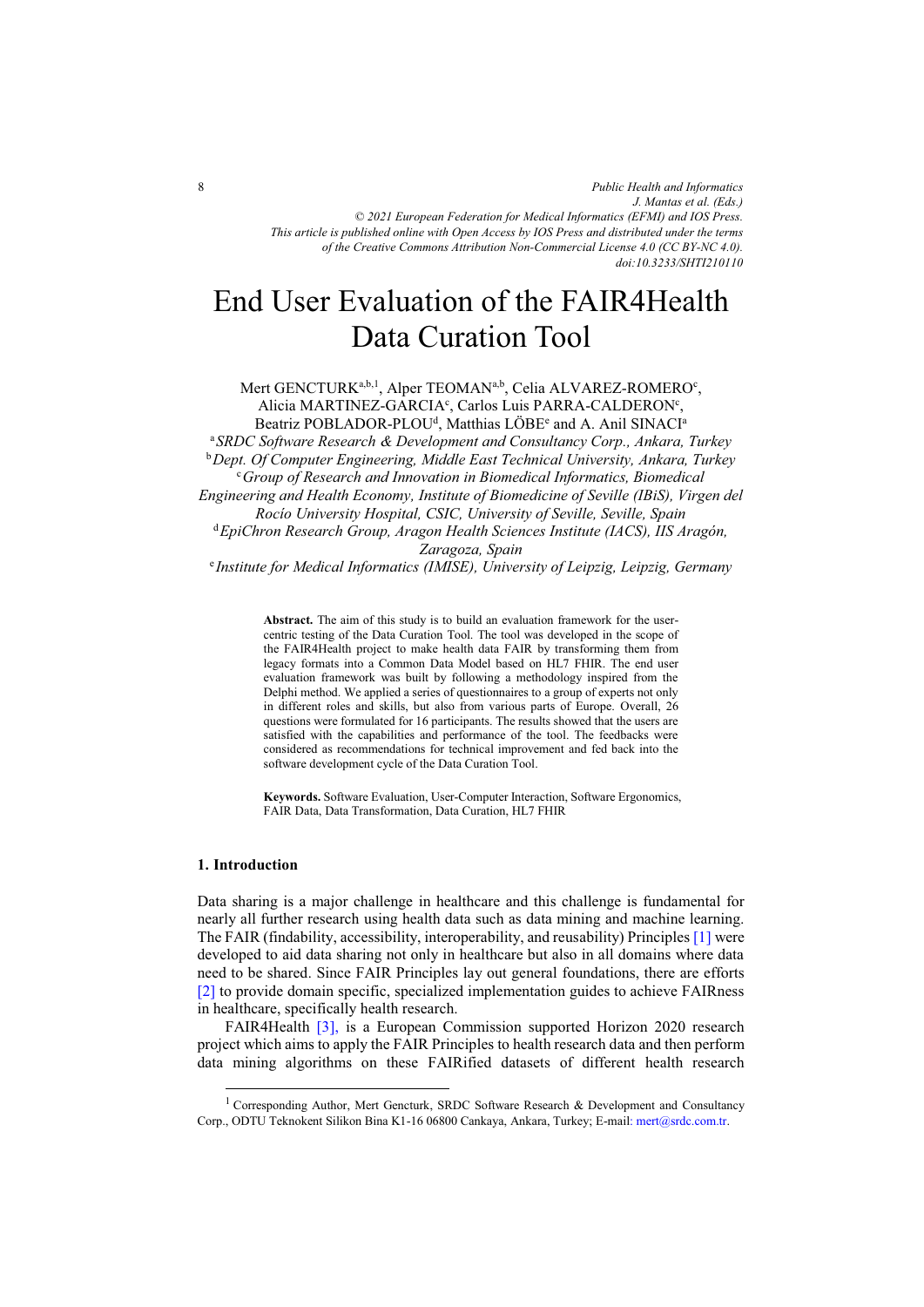organizations. Data Curation Tool is one of the software components described in the FAIRification Workflow [\[2\]](#page-4-0) of the FAIR4Health project. The tool has been developed to help transform raw health data into a standard format, HL7 FHIR [\[4\],](#page-4-0) utilizing FHIR profiling so that FAIRness can be achieved. It is available as open-source software [\[5\].](#page-4-0)

Data Curation Tool is a highly specialized Extract-Transform-Load tool which can extract data from relational databases and spreadsheets, applies user-defined transformations and then loads the transformed resources into an HL7 FHIR repository. The tool communicates with an HL7 FHIR repository to process the available FHIR profiles and helps its users apply transformations accordingly, in the sense that FAIR Principles are achieved once data is loaded to the repository as described in [\[2\].](#page-4-0)

This study aims to build an evaluation framework for the user-centric testing of the Data Curation Tool to receive early end user feedback and improve not only the tool itself, but also its role in the FAIRification workflow. We built the evaluation framework inspired by the Delphi method [6,7]. A series of questionnaires were prepared and sent out to a set of experts with different roles from different regions of Europe. The results were compiled and fed back into the software development cycle for the Data Curation Tool to improve it based on end user feedback.

# **2. Methods**

In the scope of the FAIR4Health project, first, the requirements for the Data Curation Tool were defined and the tool was designed as a set of subcomponents satisfying those requirements. Based on the architecture of the tool, five subcomponents were implemented, and the requirements were categorized around them: Data Source Analyzer, Metadata Mapper, Terminology Linker, Data Transformer and Data Validator. "The system shall support connection with various data formats, such as Excel, CSV file, relational database (SQL)" is an example of an elicited requirement of the Data Source Analyzer, while "The system shall provide mechanisms to map source data elements to the target fields in HL7 FHIR profiles" is a requirement for the Metadata Mapper.

After the development of the Data Curation Tool, the end user evaluation framework was built by following a methodology inspired from the Delphi method. The objective of Delphi method is to obtain the most reliable consensus of a group of experts by subjecting them to a series of questionnaires [8]. In our framework, we conducted two rounds of questionnaires by following the four steps below: first-round questionnaire, identification of experts, second-round questionnaire, end-user evaluation.

Based on the analysis of requirements, the first step was to generate an initial list of questions aiming to understand the broad view of experts, hence the questions at this step were kept as generic as possible, such as "Were you able to install and run the tool on your computer?". The questionnaire was conducted to only one IT expert who is not one of the developers of the Data Curation Tool, but has an extensive knowledge on the data curation process and the concepts such as SQL, healthcare standards, code systems etc.

As the Delphi method relies on a panel of experts, before conducting the secondround questionnaire, we identified 16 experts not only in different roles and skills, but also from various parts of Europe (7 countries, 10 organizations). Data scientists, health research scientists, IT professionals and clinicians were included in the expert panel from the following organizations and countries from the FAIR4Health project:

 $\bullet$  Six pilot sites: (i) Andalusian Health Service, Spain; (ii) Aragon Health Sciences Institute, Spain; (iii) Geneva University Hospital, Switzerland;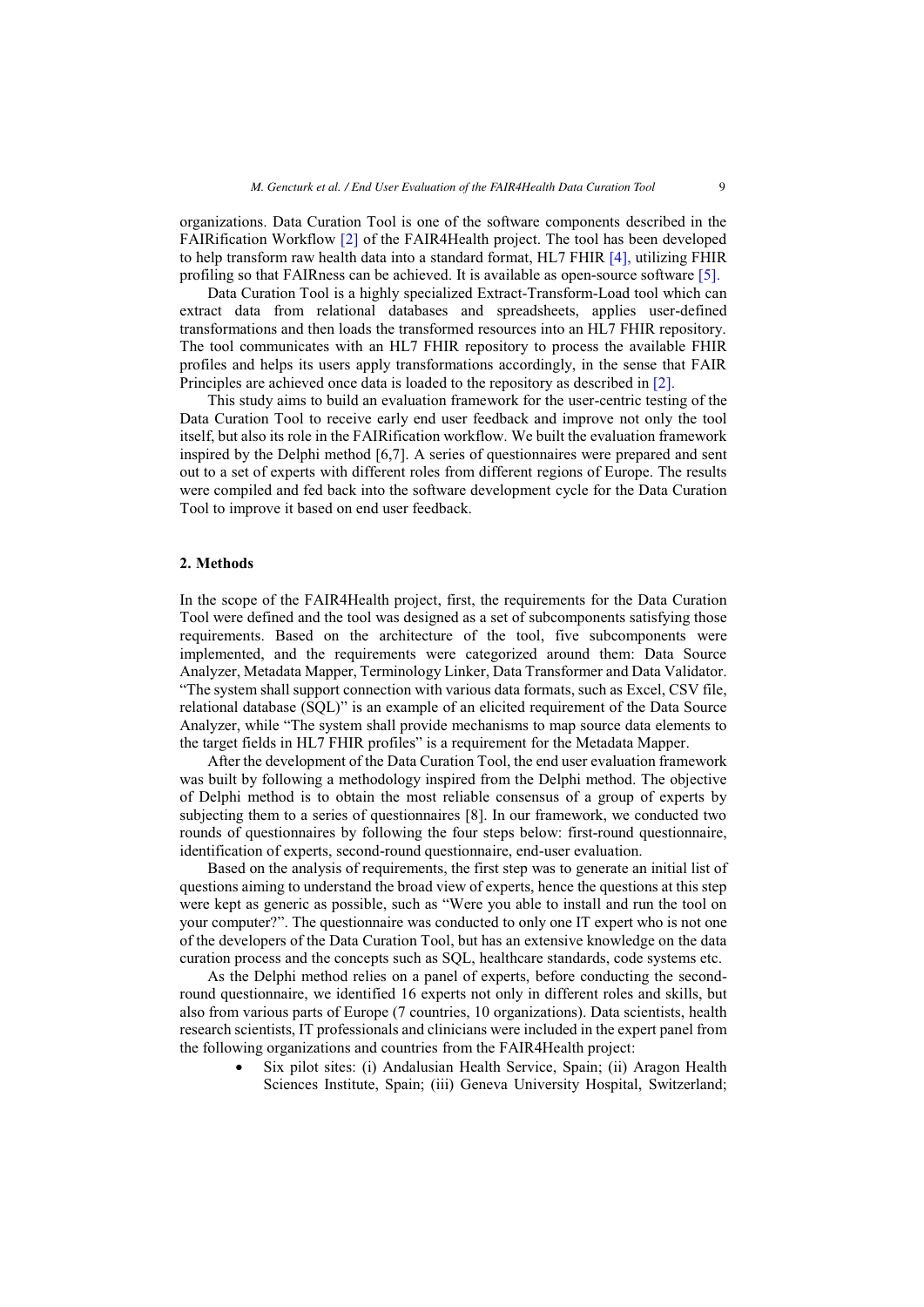(iv) University of Porto, Portugal; (v) Catholic University of the Sacred Heart, Italy; (vi) Institute for Pulmonary Diseases of Vojvodina, Serbia.

- $\bullet$  Two universities: (i) Institute for Medical Informatics, Statistics and Epidemiology, University of Leipzig, Germany; (ii) Peter L. Reichertz Institute for Medical Informatics, University of Braunschweig, Germany
- $\bullet$  Two private companies: (i) SRDC Software Research & Development and Consultancy Corporation, Turkey; (ii) ATOS Spain SA, Spain.

Based on the answers to the first-round questionnaire, we identified the incomplete or erroneous system functionalities, and modified, deleted, or added questions to be able to go deeper and clarify the issues. This constituted the final list of questions in two categories: (1) Yes/No questions, such as "Were you able to fetch the FHIR resource types and profiles successfully?", (2) Scoring questions through Likert scale (0 to 5), such as "The mapping procedure was easy". The questions were also grouped by the corresponding subcomponent, e.g., Metadata Mapper. Finally, the questionnaire was made available online through Microsoft Forms [9] and sent out to the identified experts.

During the end-user evaluation phase, the experts received an executable of the Data Curation Tool since it is a standalone desktop application, training materials including a user guide and video tutorial explaining step-by-step activities on the demonstrators, and a sample data to be used to get familiar with the tool. Responses to the questionnaires were monitored through Microsoft Forms and once they are completed the analyses were performed to see the end user evaluation results.

# **3. Results**

26 questions were formulated in five categories associated with the five subcomponents of the Data Curation Tool. For each category, a number of Yes/No questions examining users' success on performing a task, and scoring questions evaluating the easiness and understandability of tasks were asked to the experts. This section presents the detailed results including the responses of participants to "Yes", "No" and "N/A" (for the functionalities that are Not Applicable for a specific participant), average results for the scoring questions as well as examples of formulated questions. Table 1 shows a summary of the response rates to the Yes/No questions and average scores for the scale questions.

| Subcomponent         | $W_{\rm PS}$ | ``No" | $N/A$ " | <b>Score</b> |
|----------------------|--------------|-------|---------|--------------|
| Data Source Analyzer | 97%          | 3%    | $0\%$   | 4.5          |
| Metadata Mapper      | 88%          | $7\%$ | $5\%$   | 3.68         |
| Terminology Linker   | 44%          | 37%   | 19%     | 3.67         |
| Data Validator       | $100\%$      | $0\%$ | $0\%$   | 3.56         |
| Data Transformer     | 88%          | 12%   | $0\%$   | 3.73         |

**Table 1.** Responses and average scores grouped by subcomponents of the Data Curation Tool

The **Data Source Analyzer** related questions received a high number of "Yes" responses (97%). The questions related to the connection with source data, such as "Were you able to connect your data source?" and "Were you able to upload your data?" were responded positively by all (100%) participants. The only "No" responses (3%) were retrieved on the question "Were you able to connect to the FHIR endpoint successfully?" indicating that although the process of data source connection was easy and worked fine in the majority, some improvements can still be made on FHIR endpoint connection part.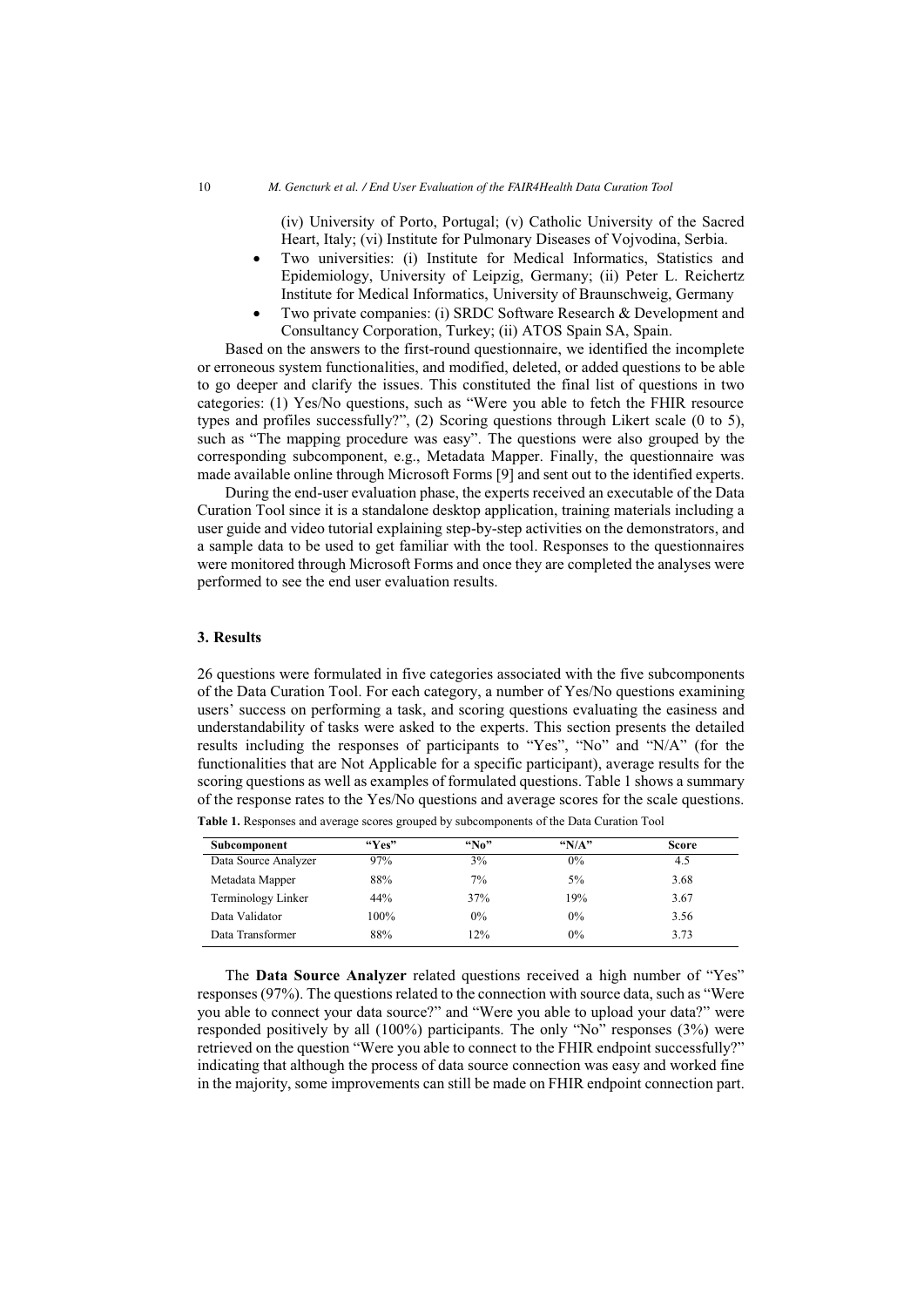For **Metadata Mapper**, average responses were 88% for "Yes", 7% for "No", and 5% for "N/A". The participants responded "Yes" to all the questions (e.g., "Were you able to fetch the FHIR resource types and profiles successfully?", "Were you able to match the attributes in your source file with FHIR resource attributes successfully?") except for "Were you able to assign default value(s) for the FHIR attributes that are required in the profile but do not appear in your source data?". This feedback told us that although this feature was not needed for some of the users (no empty values in their data), it was needed for most of them, but half of them had a difficulty in default value assignment process. Apart from this, the mapping procedure was found easy and understandable by the majority with a high score (4.1).

The **Terminology Linker** related questions received the lowest "Yes" responses (44%). The questions in this category were related to linking source code systems to target code systems (i.e., SNOMED, ICD-10), that is, mapping the coded fields. The two lowest "Yes" question score was with "Were you able to find the source code system?" and "Were you able to annotate the data elements with code from terminologies?". The users were able to connect to the Terminology Server, but they were not able to find the desired source code system, hence could not perform the terminology linking. When we asked the participants to provide further details on this issue, it appeared that they were using proprietary code systems in their source data, hence it must have been defined in the Terminology Server before the curation process. Otherwise, the participants gave good score (3.66) to "Terminology linking procedure was easy".

88% of the participants gave "Yes" answers to the questions related to **Data Transformer**. It is a matter of course that some data may not be transformed during transformation process. In the scoring questions, the participants highlighted the insufficiency of information shown for the data which could not be transformed with a score of 3.0, but they gave the highest score (4.57) among the others for "Transformation of raw data to FHIR was fast enough", which is a crucial positive feedback for the tool.

The **Data Validator** related questions, e.g., "Were you able to validate the mappings", received the highest "Yes" responses (100%). The only feedback we received on Data Validator from the scoring questions was "The details of validation operation was not understandable all the time" (low score of 2.87) indicating that providing further details on the results of validation process would be useful for the users.

#### **4. Discussion**

We recruited 16 experts with relevant expertise covering the research and technology spectrum for FAIRification of health data from different organizations spread around Europe. Together with the satisfactory evaluation results coming from these experts, we can strongly conclude that the FAIR4Health Data Curation Tool addresses major challenges in terms of health data FAIRification and meets fundamental requirements.

We followed a sound and methodological approach to build our evaluation framework which helped us produce systematic and comparable results for different subcomponents and features of the Data Curation Tool. We applied two-round questionnaires; further rounds with additional and improved questions could help us to get more detailed feedback from the experts which can be listed as a future work for us.

The results showed that the Data Source Analysis and (Meta)Data Mapping processes are easy and understandable, and most of the users were able to perform these steps successfully. Furthermore, the speed of transformation of raw data to FHIR was